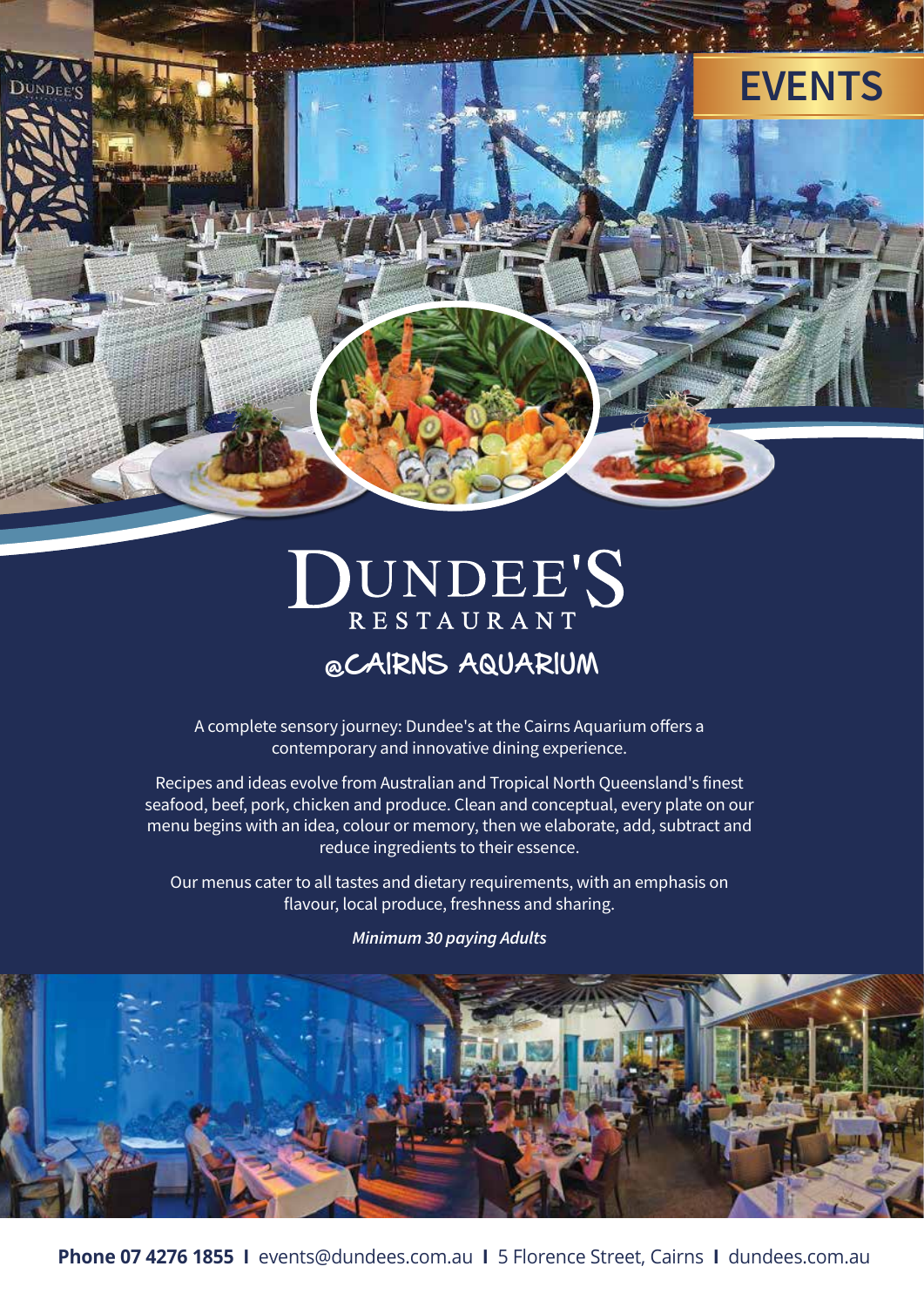

# **COCKTAIL DINNER \$2,500.00 min spend OR Min 50 Guests \$50.00per person min spend**

## **COLD CANAPES (\$5.00 EACH)**

Mini bruschetta with cherry tomatoes red onion & basil pesto

Dips & Antipasto Platter Brie with fruit toast & Kakadu plum jam

Sand crab & avocado tart

Prawn, wakame & wasabi mayo nori roll

Bloody mary oyster shooters

Pulled peking duck breast & sweet corn salsa spoons with sticky soy

Prosciutto, balsamic onion & feta bruschetta

Smoked salmon on rye bread with dill sour cream

Pork belly & pear compote slider

Chicken parfait on toasted brioche with tomato relish

# **HOT CANAPES (\$5.00 EACH)**

Chilli dusted calamari with lime mayo Crocodile spring rolls with Ooray plum sauce Mini chicken or beef skewers

Mushroom truffle balls with basil aioli

Honey sesame chicken wings with sweet chilli sauce

Assorted mini quiches

Tempura prawns with black sesame mayo Balsamic beef sausage rolls with tomato relish

Soft taco with cider mackerel, coleslaw & sriracha mayo

Vegetable samosa with soy dipping sauce

# **SOMETHING BIGGER (\$12.50 EACH)**

Tempura fish with sweet potato fries & lime mayo

Ricotta spinach ravioli with basil pesto

Cajun lamb cutlets with coriander labneh

Chicken Penang coconut curry with jasmine rice & poppadom's

Seared scallops with sweet corn rocket risotto & chilli oil

Rump steak, caramelised onion, tasty cheese, pickle & tomato relish milk roll (mini steak sandwich)

# **SOMETHING SWEET (\$8.50 EACH)**

Lemon meringue Orange almond cake Mini Pavlova with berry compote Caramel slice Rum balls Mini choc topped eclairs White chocolate and raspberry cake Chocolate brownies Mixed mini muffins Gelato cups Tropical fruit platters

> **Any dietary requirements will be catered for, 7 days notice required**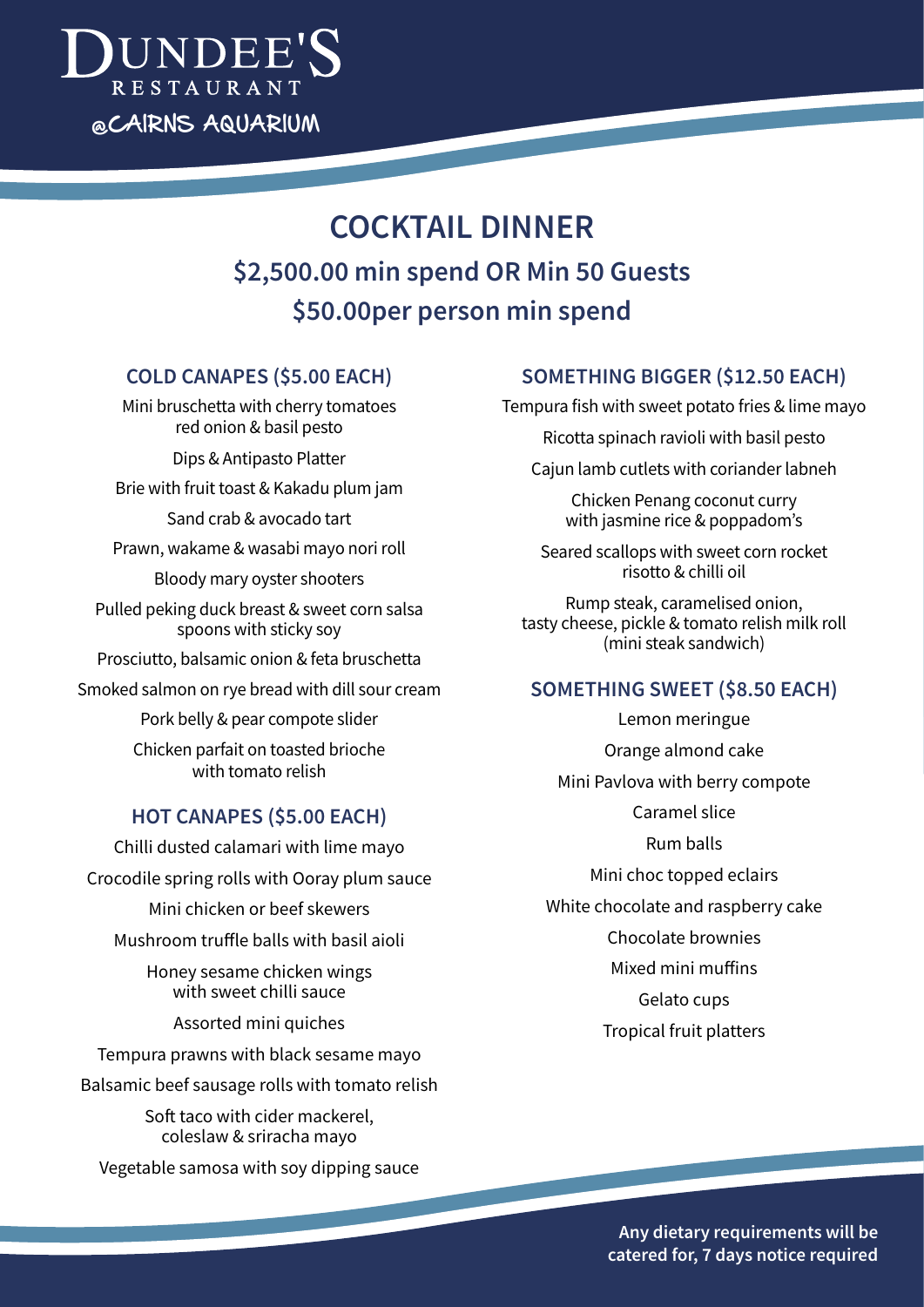

# **PLATED DINNER MENU \$87.50 per adult**

**Select below for alternate menu drop service. Price includes venue hire, tables and chairs, white linen tablecloths, food service sta!, set up and pack down.**

## **TO START**

Crusty bread roll with whipped butter

# **ENTRÉE (SELECT FOUR)**

#### **CRAB & AVOCADO TART**

Sand crab meat with dill mayo & avocado salsa in a pastry case, with pearl caviar

#### **BBQ PRAWNS**

BBQ tiger prawns, marinated wakame coleslaw, black sesame mayonnaise

#### **CROCODILE SPRING ROLLS**

Crocodile mince, rice noodles, & julienne vegetables rolled in spring roll pastry w Ooray plum sauce

#### **GRILLED HALLOUMI (V) (GF)**

Locally made Gallo halloumi, baby spinach, cherry tomato, macadamia & red onion salad w honey syrup

# **CHILLI CALAMARI (GF)**

Calamari dusted in chilli seasoning w lime mayonnaise

## **MAIN PLATE CHOICE (SELECT FOUR)**

#### **CORAL TROUT OR BARRAMUNDI (GF)**

Pan seared w potato galette, broccolini & champagne sabayon

#### **CHICKEN SUPREME (GF)**

Chicken breast pocketed with soft cheese on sweet polenta, green pea puree and pink peppercorn cream

**PORK BELLY (GF)** Twice cooked pork belly on creamy mashed potato w chilli sauteed green beans, vanilla pear crush & red wine jus

**CHAR SUI DUCK BREAST** Chinese BBQ marinated duck breast on kipfler potato, sugar peas & chilli w seared scallops & sticky orange soy

**SIRLOIN STEAK (GF)** Black angus sirloin fillet, creamy mashed potato w sauteed leek, spinach, wild mushroom, shiraz jus & truffle mayonnaise

# **DESSERT (SELECT FOUR)**

**CHOCOLATE FIX** - Dark chocolate brownie layered w chocolate gelato, ganache & praline

**TROPICAL PAVLOVA** - Marshmallow pavlova topped with mango, strawberry & mint salsa & passionfruit syrup

**STICKY DATE & GINGER PUDDING** - Dundee's sticky date and ginger pudding, w toffee sauce & vanilla bean gelato

**BAILEY'S LAMINGTON TRIFLE** - Lamingtons soaked in Baileys, layered w white chocolate custard mousse & strawberry compote

**PINEAPPLE & COCONUT TART** - Chilled creamy pineapple & coconut filled short crust pastry topped w mini marshmallow meringue, creme anglaise & coconut sorbet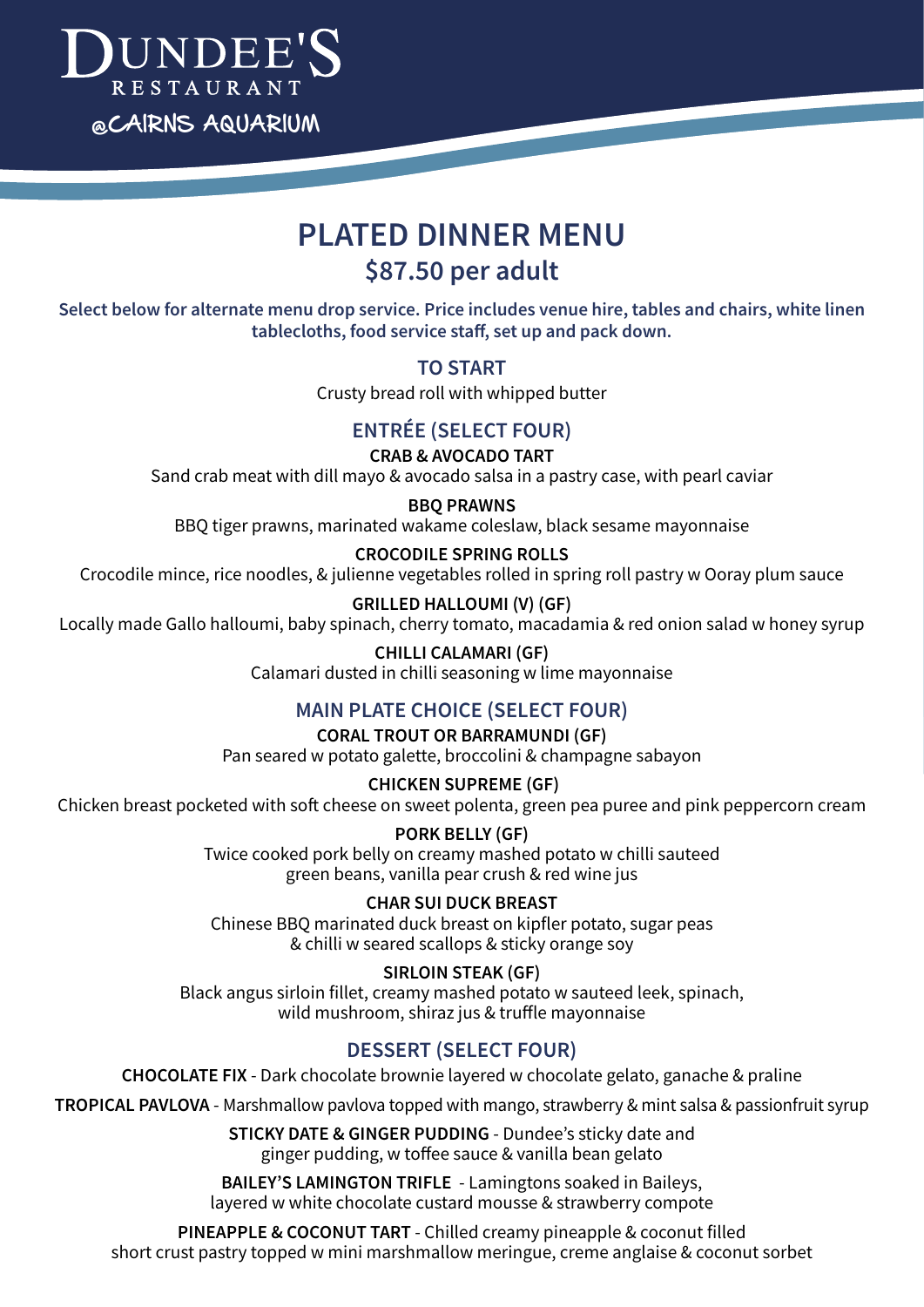

# **KIDS' DINNER MENU \$17.50 per child (12 years and under)**

**All children's meals include ice cream and drink. Choose from coke, lemonade, pink lemonade, lemon lime bitters, orange juice, pineapple juice or apple juice. Pre order required for food & beverage**

#### **MAIN**

**STEAK & CHIPS** A minute steak, chargrilled & served with chips & tomato sauce

**SAUSAGES AND MASHED POTATO** Sausages, grilled & served with creamy mashed potato & tomato sauce

> **DUNDEE'S CHICKEN AND CHIPS** Crumbed tender pieces of chicken served on chips with tomato sauce

**FISH AND CHIPS**  Crumbed fish fingers served on chips with tomato sauce & lemon

**CREAMY PASTA**  Pasta tossed with bacon & mushroom in a creamy cheese sauce

# **CALAMARI & CHIPS**

hin strands of calamari dusted in Dundee's coating, served with chips & tomato sauce

## **SIDE DISHES (\$6.50)**

Sweet potato fries (GF) with basil aioli Fries (GF) with lime aioli & tomato sauce Mashed potato (GF) Steamed green vegetables (GF) Roast pumpkin (GF)

Onion rings

#### **DESSERT**

Ice cream with chocolate sauce and sprinkles